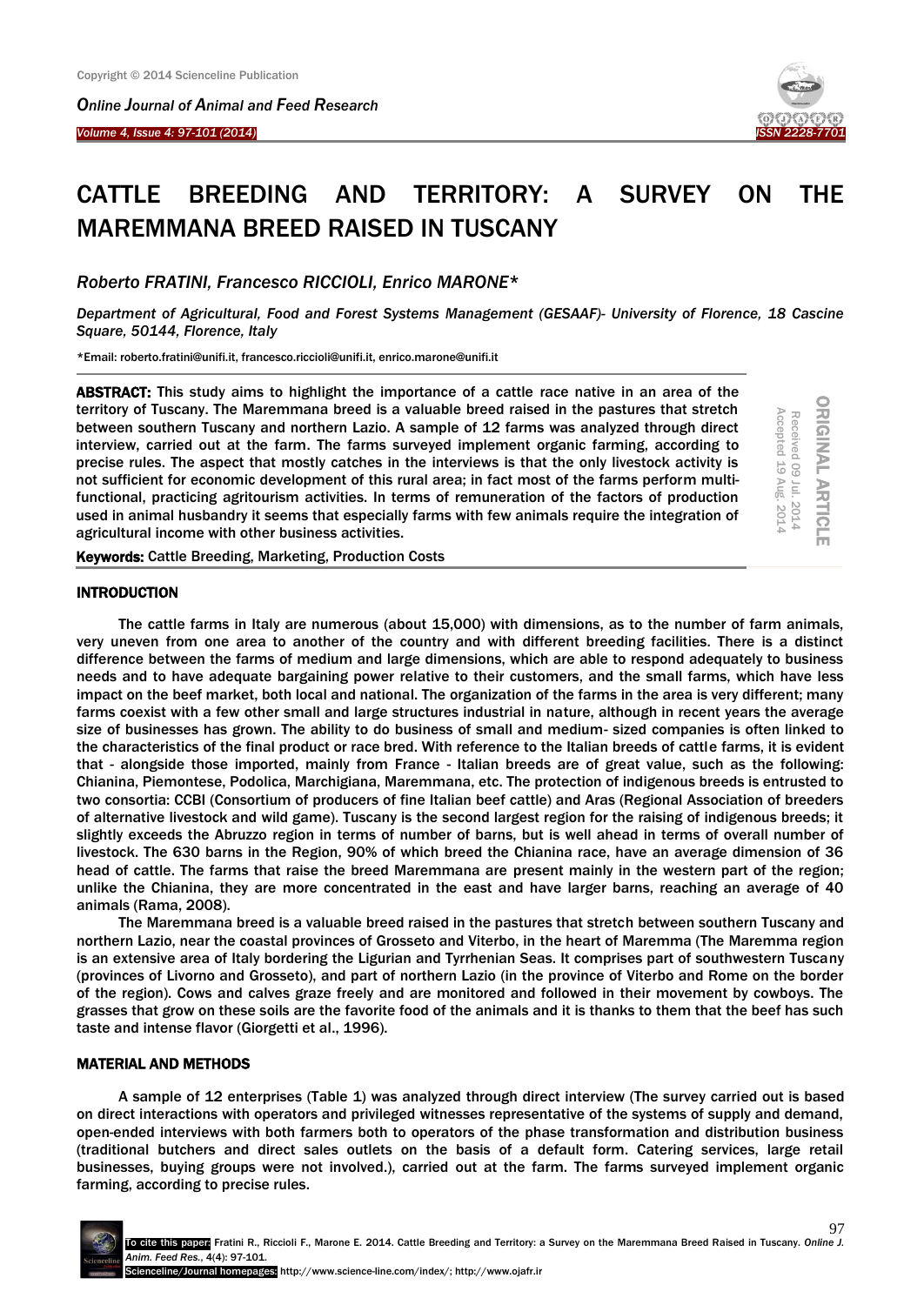| Table 1 - Use of the land of surveyed farms (data in hectares) |                 |               |                          |                          |                          |              |                        |                |             |                          |                   |
|----------------------------------------------------------------|-----------------|---------------|--------------------------|--------------------------|--------------------------|--------------|------------------------|----------------|-------------|--------------------------|-------------------|
| no.<br>Questionnaire                                           | Natural pasture | Crop pastures | Forest                   | <b>Forest grazing</b>    | Reforestation            | Arable lands | Annual forage<br>crops | Vineyard       | Olive grove | Other                    | <b>Total area</b> |
|                                                                | 28,01           | 70,55         | 138,42                   | 72,78                    | 25,32                    | 41,87        | 123,97                 | 11,59          | 3,55        | 29,77                    | 473,05            |
| $\overline{2}$                                                 | $\sim$          | 50            | 3,49                     | $\overline{\phantom{a}}$ | $\overline{\phantom{a}}$ | $10\,$       | ۰                      |                |             | $\overline{\phantom{a}}$ | 63,49             |
| 3                                                              | 55              | 60            | 255                      | 155                      | $\blacksquare$           | 50           | ۰                      | ٠              |             | $\overline{\phantom{a}}$ | 420               |
|                                                                | $\sim$          | 39,665        | 18,57                    | 18,57                    | 1,5                      | 69,14        | ٠                      | 5,34           | 5,23        | 2,5                      | 141,945           |
| 5                                                              | 50              |               | 313                      | 313                      | ٠                        | 20           | 10                     | $\overline{2}$ | 5           | $\blacksquare$           | 400               |
| 6                                                              | 55              | 60            | 70                       | 60                       | $\mathbf{0}$             | 40           | ۰                      | 0.3            | 0,6         | $\overline{\phantom{a}}$ | 225,9             |
|                                                                | 20              | 80            | 1100                     | 600                      | $\blacksquare$           | 400          | ٠                      | 3              | 6           | $\,$ $\,$                | 1609              |
| 8                                                              |                 | ٠             | 100                      | 60                       | $\mathbf 0$              | 60           | $\mathbf 0$            | 35             |             | $\overline{\phantom{a}}$ | 195               |
| 9                                                              |                 | ۰             | $\overline{\phantom{a}}$ |                          |                          | ۰            |                        |                |             | $\overline{\phantom{a}}$ | $\mathbf 0$       |
| 10                                                             |                 | 40            | 75                       | 25                       | ۰                        | 23           |                        |                | ,           | $\blacksquare$           | 145               |
| 11                                                             |                 | ٠             | $\overline{\phantom{a}}$ | ٠                        |                          | ٠            |                        |                |             | $\overline{\phantom{a}}$ | $\mathbf 0$       |
| 12                                                             | 1074,2          | 125           | 225                      | 30                       | $\overline{\phantom{a}}$ | 534          | 400                    |                |             | $\mathbf 0$              | 2358,2            |
| Total                                                          | 1282,21         | 525,215       | 2298,48                  | 1334,35                  | 26,82                    | 1248,01      | 533,97                 | 57,23          | 27,38       | 32,3                     | 6031,585          |

A distinctive feature of the companies is their geographical location; those located in low and midsize hills are in the province of Grosseto. Some of them have also the breeding of Maremma purebred horses. This type of farming method may be associated with the model of extensive farming in unconfined environment, pertinent to typical Italian breeds, through the cow-calf line, powered by grazing and other foods to get a final weight of 600- 650 kg/ animal (Ansaloni et al., 2009; Rama, 2012). Organic farms follow regulatory criteria defined by the European Union through the EC Regulation 1804/99 and national level with the DM No. 91436 of August 4, 2000. At these farms, a kind of animal health management is practiced, a method designed to optimize the physical and behavioral health and welfare of the cattle herd. It includes the prevention, treatment and control of diseases and conditions affecting the herd, including the recording of illnesses, injuries, mortalities and medical treatments where appropriate.

The enterprises surveyed can be divided into two categories: those conducted directly by the farmer who also performs the manual and directive work (Farmers, ranchers, and other agricultural managers operate establishments that produce crops, livestock, and dairy products) and others with wage-workers, and also with workers on temporary contracts. An examination of the socio-economic conditions shows that the farmer has an average age of 40 years. Of the eleven entrepreneurs (and/or conductors), respondents only five have university degrees, five have a high school diploma; and one entrepreneur has only the title of junior high school. Always among the socio-economic aspects should be noted that eight out of eleven conductors say they have need of external technical assistance for the development of some agricultural operations. The number of employees varies with the size of farm and the availability of accommodation: it goes from a maximum of fourteen workers to a minimum of 1-2 (for example, when we are in the presence of the herd, but not of farmhouse).

An examination of the socio-economic data shows that the use of occasional workers is common on many farms, primarily used for harvesting grains, grapes, and olives. As for the present crop, extensive grazing and forest areas are predominant in terms of area used, from a minimum area of 63 hectares to a maximum of 2,000 hectares. The average datum, however, is just over 500 hectares. In terms of frequency (Table 1), the forest and arable land are present in 10 out of 12 companies. Inside the farm, there are barns, warehouses for storage of grain and other agricultural products, wine cellars, barns, farms, but some of these buildings have been renovated and are used as tourist accommodations in the farm. Agritourism has become more and more important in this area of Tuscany also because of the interest in it for its proximity to the sea.

## RESULTS AND DISCUSSION

If we examine the context of the marketing of the final product (calves or beef) it should be noted that 8 out of 12 companies sell the beef directly after the slaughter of the calf in assorted pieces weighing between 5-10 kg (Table 2).

The meat is sold to restaurants, to cottages, and in some cases, is marketed in retail outlets. The average price is about 12 euro per kilo, the amount as the prices are variable and depend on the number of animals bred. Talking about the commercial aspects, we can see that the direct sale of live calves is not widespread, the sale of meat already processed or sold to other farms generally prevails; the price of live calves varies between 2 and 3.5 € per kg.

It may be interesting to consider how the appearance of the meat yields (an aspect often criticized as it compares to other more productive breeds) influences the economic performance of sales. If we consider a calf of twenty months, with an average weight of 500 kg and priced in live weight (based on the average prices shown in surveys by questionnaire) included, between 2.5 and 3.5  $\epsilon$ /kg, we get a value per capita of 1250 and 1750  $\epsilon$ . Slaughter with an average return of 58% we will get about 290 kg of meat, which is now calculated as a percentage of the value of the animal (1250-1750 Euro) allow us to obtain a price per kilo of meat produced between 4.3 and 6 €/kg. With the later stages of the processing of meat will get a higher price: 12.5 €/kg with the direct sale in the farm shop and 17  $\epsilon$ /kg if the sale takes place at the butcher's counter.

An important feature that emerges from the interviews is that we are dealing with a kind of extensive (The extensive systems "tend to release the animals from the closely confined, highly controlled environments found in

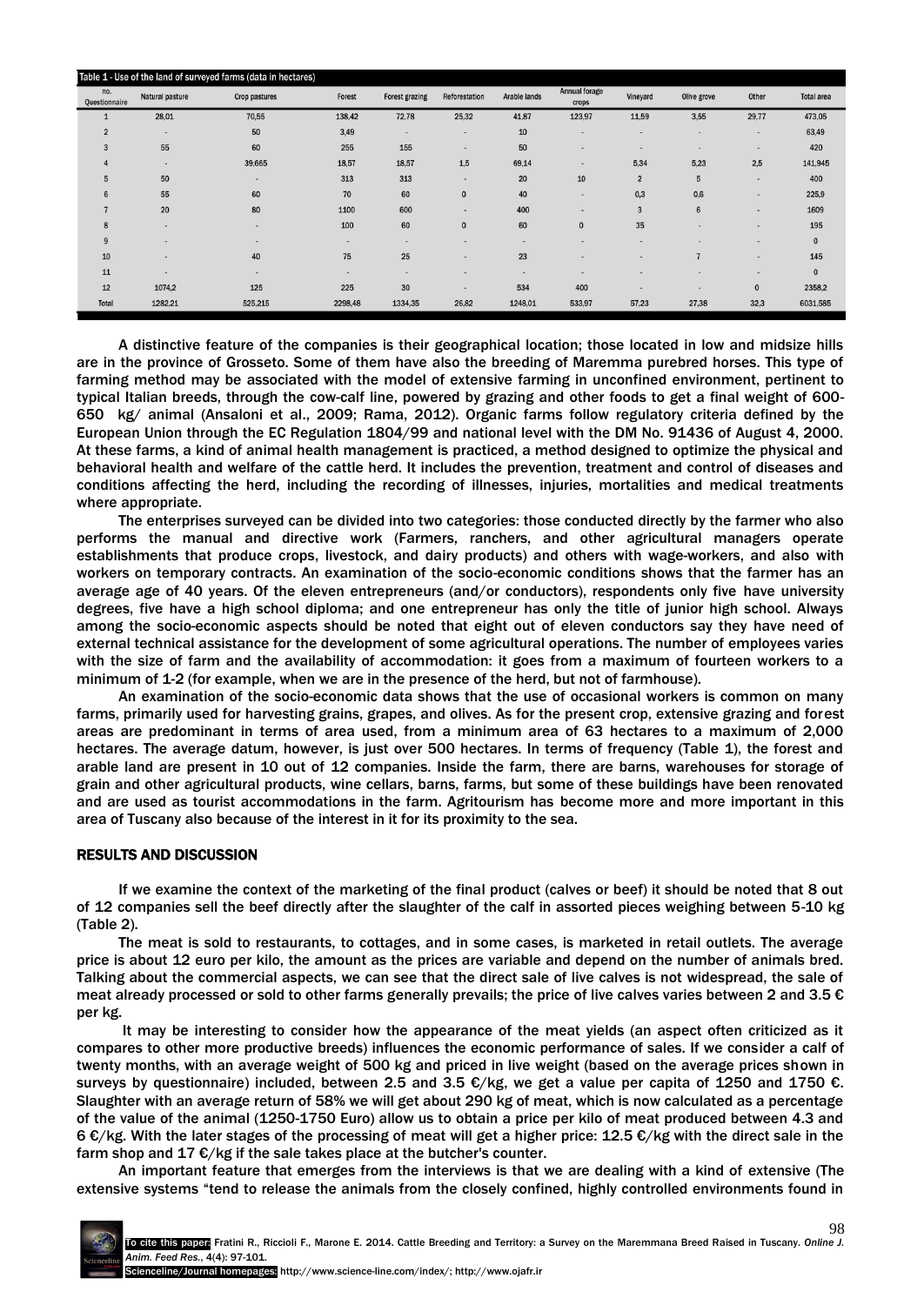intensive systems) cattle farming, which produces quality meat but needs enhancement. In fact, the market has not paid enough to meat producers; enhancement initiatives undertaken up to now have not been able to compensate for production costs, which, although lower than those of the productions of an intensive type, present a growing trend in recent years.

| Table 2 - Marketing of meat and cattle. |                          |                 |                            |                                                         |                                                            |                          |                    |               |                         |                                     |                              |
|-----------------------------------------|--------------------------|-----------------|----------------------------|---------------------------------------------------------|------------------------------------------------------------|--------------------------|--------------------|---------------|-------------------------|-------------------------------------|------------------------------|
| $n^{\circ}$<br>Questionnaire            | Beef sale                | Quantity (kg)   | $\mathbb{C}/\mathsf{kg}$   | <b>Beef Packet</b><br>(C/kg)                            | Purchaser                                                  | Other products           | <b>Calves sale</b> | Quantity (kg) | Quantity (n.)           | $E/kg*$                             | Purchaser                    |
| 1                                       | no                       |                 |                            |                                                         |                                                            |                          | yes                |               | 12                      | $\overline{3}$                      | Breeder;<br>wholesale dealer |
| $\overline{2}$                          | no                       |                 |                            |                                                         |                                                            | $\overline{\phantom{a}}$ | yes                | 35-40         | ٠                       | $2.5 - 3.0$                         | Breeder; meat<br>processing. |
| $\overline{3}$                          | Yes                      | 3000            |                            | 15                                                      | Farmers:<br>wholesale dealer;<br>agritourism<br>restaurant | ٠                        | no                 |               |                         |                                     |                              |
| $4*$                                    | no                       |                 |                            | $\blacksquare$                                          |                                                            |                          | yes                |               | ٠                       | $1,5-2,0$                           | Slaughter                    |
| 5                                       | Yes                      | 6090            | ۰                          | 10                                                      | <b>Farmers</b>                                             |                          | no                 |               |                         | $\overline{\phantom{a}}$            | $\qquad \qquad \blacksquare$ |
| $6\phantom{1}$                          | Yes                      | ٠               | 9,5                        | $12\,$                                                  | <b>Restaurants;</b><br>farmers                             | sausage; cold<br>pork    | no                 |               |                         |                                     | $\blacksquare$               |
| $\overline{7}$                          | Yes                      | 800             | $\overline{\phantom{a}}$   | $12\,$                                                  | <b>Restaurants:</b><br>farmers                             | sausage; cold<br>pork    |                    |               | $\pmb{0}$               | $\blacksquare$                      | $\blacksquare$               |
| 8                                       | Yes                      | 75              | ٠                          | $12 - 15$                                               | Farmers                                                    | ٠                        | yes                | $\mathbf{1}$  | $\overline{\mathbf{2}}$ | 3,5                                 | Wholesale dealer             |
| $9\,$                                   | Yes                      | 30 animals/year | $6,00-1,00$                | $\blacksquare$                                          | <b>Final customer</b>                                      |                          | $\blacksquare$     | ٠             | ٠                       | $\blacksquare$                      | $\blacksquare$               |
| 10                                      | no                       |                 |                            |                                                         |                                                            |                          | yes                | 120           | 35                      | 3.5 live weight;<br>4.5 dead weight | Slaughter                    |
| 11                                      | $\overline{\phantom{a}}$ | ٠               | ٠                          |                                                         |                                                            |                          |                    |               | ٠                       | $\overline{\phantom{a}}$            | $\blacksquare$               |
| 12                                      | Yes                      | 190             | Sales at the farm<br>store | <b>Price varies</b><br>according to the<br>meat cutting | Sales at the farm<br>store                                 | ٠                        |                    |               |                         | $\overline{4}$                      |                              |

In the sample of firms contacted, there is also the commercial activity (butcher with meat produced in Maremma). Criticisms are the low quality of meat traded in retail trade, where they often appear immature and there are cattle carcasses from animals that have suffered in the period prior to slaughter. These are conditions that are likely to compromise the work done in favor of the promotion of the quality of the meat.

As shown in Table 2, some farms sampled do the direct processing of meat and its subsequent marketing of the products obtained. In general, the processing of the meat is done once a week. Half-carcasses of beef and pork are divided into several commercial cuts, which in turn are vacuum packed and labeled, after which they can have different destinations; among these the most common are:

- Work and cooked in restaurants;
- Included in the cold refrigerator for agritourism guests and local customers;

Delivered in thermal Styrofoam containers under ice: this last destination is the most common. This meat has different characteristics depending on the farm from which it came. In Maremmana breed, in order to facilitate the promotion and enhancement of this breed, some farms have signed a document called "Charter of Values" (Slow Food Presidium Breed Maremma). The proposed objectives are:

 $\checkmark$  Promoting development of farming systems that follow the method of organic farming in line with the role that the animal plays in the maintenance of the agro ecosystem (Modern agriculture implies the simplification of the structure of the environment over vast areas, replacing nature's diversity with a small number of cultivated plants and domesticated animals (Altieri, 1999).

 $\checkmark$  Increase and enhancement of farms breeding, always aware of the fact that this animal is the symbol of quality production;

 $\checkmark$  Action to protect "traditional crafts" and, in particular, that of the "buttero" (a cowboy riding in the meadows herding the cattle) who is a key figure in the development of this breed of cattle;

 $\checkmark$  Development and protection of the characteristics of these farms, which, unlike those in intensive production, ensure the welfare of animals.

 $\checkmark$  Carcasses and cuts of meat from cattle of the Maremmana breed have the right balance of fats with a high incidence of long-chain fatty acids, also in series, excellent from the point of view of dietary and nutritional.

In addition, the meat produced is suitable for fast cooking dishes such as the classic "Bistecca Fiorentina", but also boiled and stewed traditional products, such as "couples" and bresaola.

## Production cost

Beef cost production is generally calculated on the basis of technical and economic data collected from a sample of enterprises. For the calculation of the average cost of production, we considered all costs attributable to farming activities related to the net production in live weight kilograms. The costs were divided into explicit costs and calculated costs.

The explicit costs represent current cash expenditures and include the cost of purchasing the calf (open loop), the cost of wage labor, the costs of energy and fuel, costs incurred for veterinary health measures and other living expenses related to running the farm.

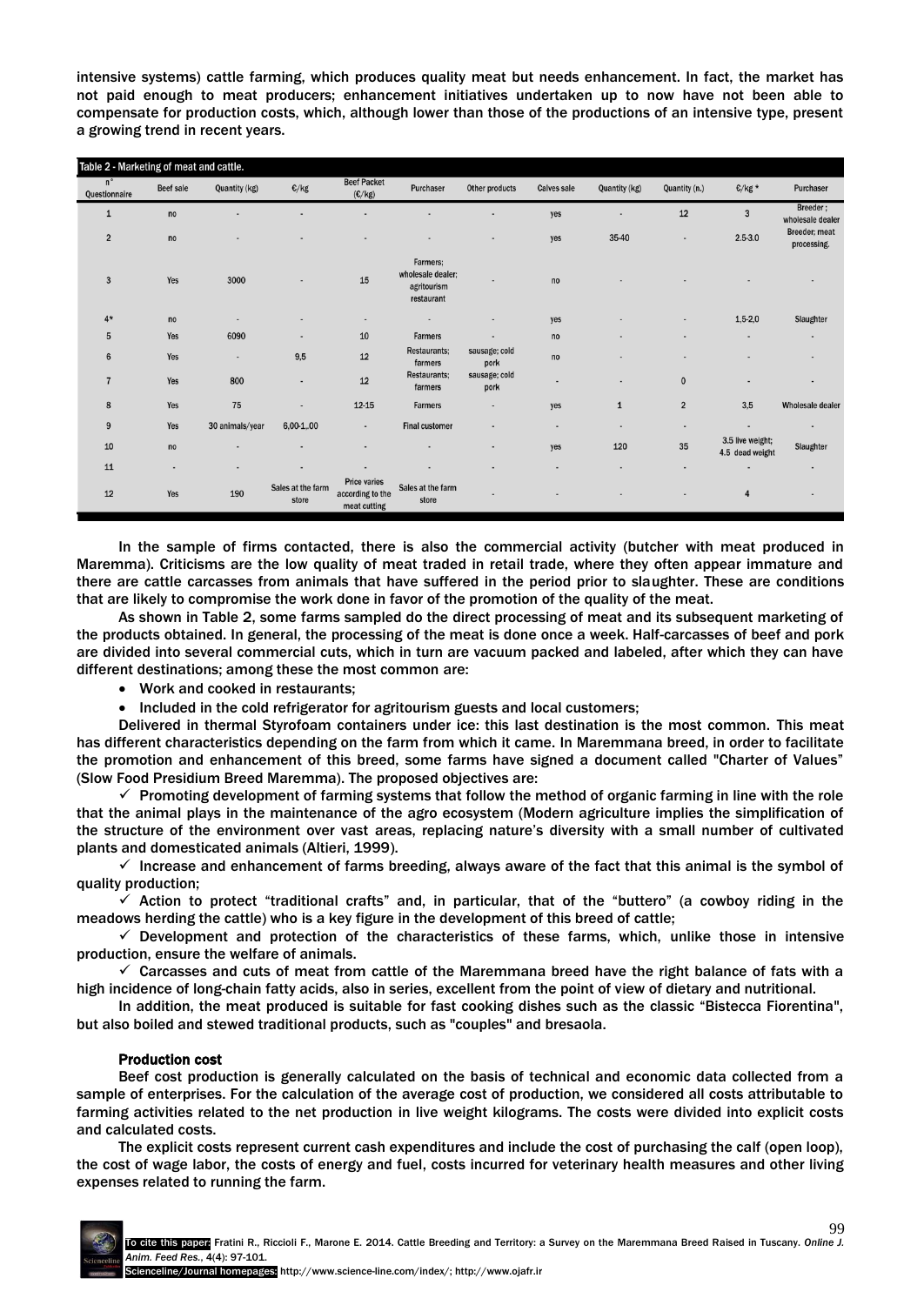The calculated costs include (Table 3), in addition to the cost of family labor, interest on capital invested in the company and the depreciation expense of the capital invested. Their estimate is needed to make a full economic analysis of livestock.

It should be noted in this regard that several conditions may **really 2. Direct and indigent costs** occur:

If the market price does not cover the explicit costs for cattle breeding, it is subject to significant risks and may not last long;

If the market price covers explicit costs for cattle breeding, it can continue, but it becomes difficult to make new investments;

If the market price covers the total cost of production, a longterm survival is sure.

Compared to the national average cost (Montanari et al., 2011), it appears that in 2010 the average total cost of breeding increased by 4%, from € 258.94 to € 269.93 per 100 kg of product. The increase is mainly due to grain prices and lower volumes of meat traded. In particular, the evolution of the corn market in 2010 resulted in a 7% increase in power costs, which rose to € 131.42 per 100 kg. The overall increase in average direct costs (€ 168.05/100 kg) is about 5%.

The farms that we have examined, present an average cost of breeding less than the typical cost of factory farming.

From the information obtained through interviews to the owners of the farms, we were not able to calculate an average cost of production of the meat of Maremma. We then proceeded to a parallel cost analysis within a single farm.

Table 3 shows the various phases of determining the cost  $(E/100 \text{ kg of meat})$ , expressed in live weight. The power costs (both for the integration of pasture grasses, and for fattening calves) were calculated considering their market price. The consumption of

| rable 3 - Direct and mullect costs |            |  |  |  |  |  |  |  |
|------------------------------------|------------|--|--|--|--|--|--|--|
| €/100 kg                           | Percentage |  |  |  |  |  |  |  |
| 85                                 | 61%        |  |  |  |  |  |  |  |
| 7,5                                | 5%         |  |  |  |  |  |  |  |
| 6                                  | 4%         |  |  |  |  |  |  |  |
| 20,55                              | 15%        |  |  |  |  |  |  |  |
| 119.05                             | 85%        |  |  |  |  |  |  |  |
| 16,77                              | 12%        |  |  |  |  |  |  |  |
| 15                                 | 11%        |  |  |  |  |  |  |  |
| 31,77                              | 23%        |  |  |  |  |  |  |  |
| $\overline{7}$                     | 5%         |  |  |  |  |  |  |  |
| 6                                  | 4%         |  |  |  |  |  |  |  |
| 13                                 | 9%         |  |  |  |  |  |  |  |
| 3,27                               | 2%         |  |  |  |  |  |  |  |
| 3,39                               | 2%         |  |  |  |  |  |  |  |
| 1.03                               | 1%         |  |  |  |  |  |  |  |
| 7.69                               | 6%         |  |  |  |  |  |  |  |
| 139,74                             | 100%       |  |  |  |  |  |  |  |
| 68,99                              |            |  |  |  |  |  |  |  |
|                                    |            |  |  |  |  |  |  |  |

feed and fodder are estimated with reference to the market price actually paid by the farmer. The companies buy supplies annually for fattening calves, cows and heifers.

Interest on land and buildings were valued at a rate of 2.2%, while capital advance was applied at a rate of interest equal to the average yield on 12-month Treasury bills, 1.2%. Interest on current expenditure has been calculated assuming an exposure period of six months. We have determined these values considering a depreciation rate of 3% for buildings and 12% for machinery, applied on 50% of their original value. The calculation of the cost of family labor is considered to be the hourly rate of fixed-term farm workers (Piani, 2012).

The total cost increases even more if you add the cost of cattle slaughtering and the costs for the transport and the subsequent distribution of the meat.

#### **CONCLUSION**

The analysis of the data collected showed that the Maremmana represents an opportunity in economic terms: despite the low yield, good quality of meat is guaranteed. With the commercialization of a product as "fresh meat" (Marescotti et al., 2011), the market does not identify simply with the brand of the producer, but rather with the production area, the territory of the Maremma, while in the case of processed products the brand plays a marginal role.

In terms of remuneration of the factors of production used in animal husbandry, also based on the evidence collected in the questionnaires, it seems that especially farms with few animals require the integration of agricultural income with other business activities, such as agritourism. In many cases, this activity has been useful as well as an income supplement to aid the preservation of rural property irrevocably destined to decline after the end of sharecropping contracts, which were once very common in this area of Tuscany. The multi- functional activities represent opportunities for overcoming the technical and organizational difficulties that they incur, such as the promotion of sales among consumers who live in big cities.

It is therefore necessary to find some form of coordination between undertakings in this sector in order to provide a more effective and consistent positioning in the eyes of the consumer, even if the development processes undertaken to date need to be further strengthened by decisions of a technical and economic nature.

#### REFERENCES

Astigarraga L, Ingrand S (2011). Production flexibility in Extensive Beef Farming Systems. Ecology and Society, vol. 16, no. 1.

Ansaloni F, Arzeni A, Sopranzetti C (2009). L'allevamento linea vacca-vitello nelle aree interne delle Marche, Rapporto di Analisi 2009, Osservatorio Agroalimentare delle Marche, Inea.

Belletti G, Favilli E, Marescotti A, Pinducciu D (2013). La valorizzazione commerciale delle produzioni di razze autoctone, Agriregioni, Anno 9, Numero 32, Marzo 2013.